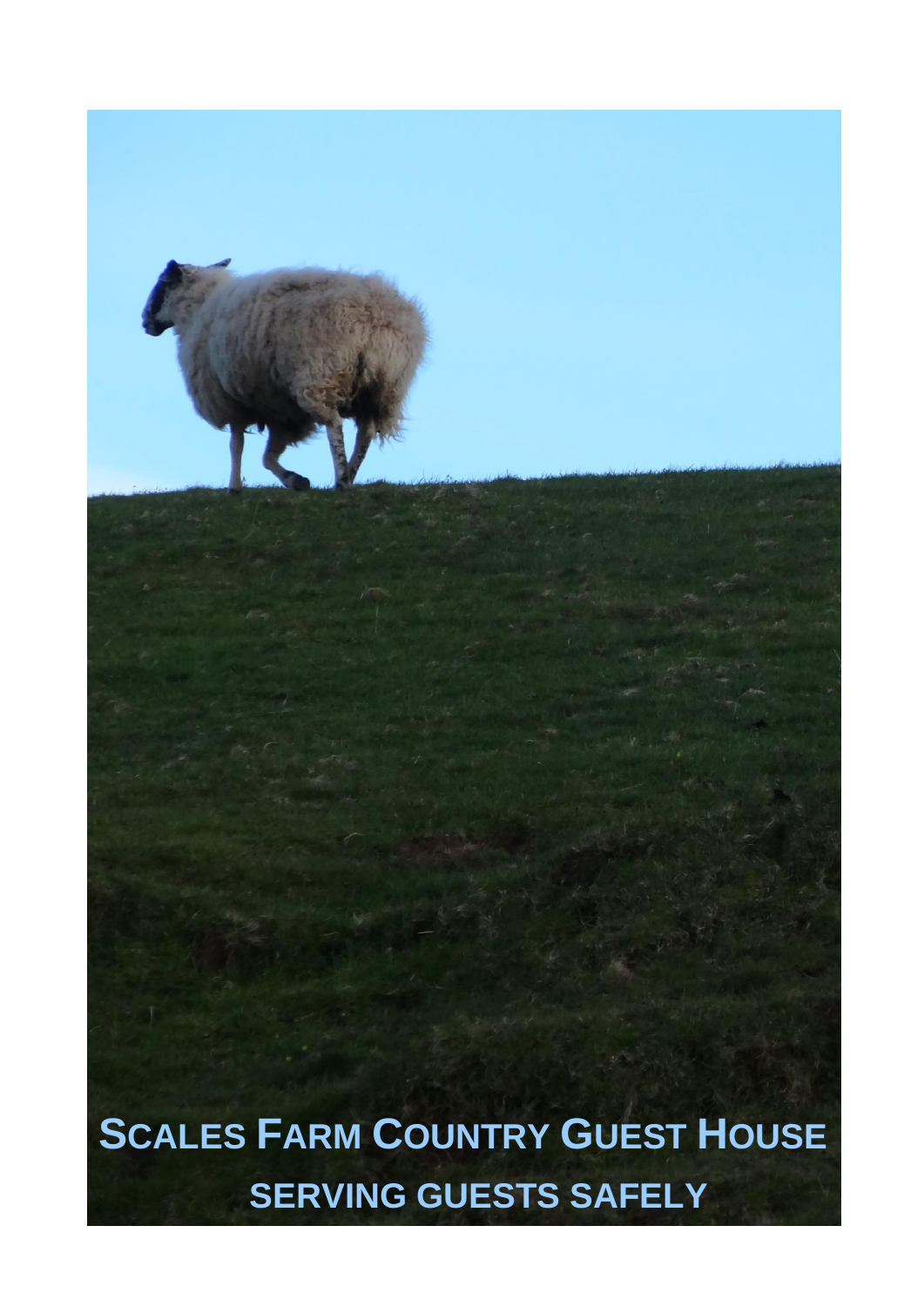

#### **1 Introduction**

This document explains how we will provide a safe environment in which our guests can relax and enjoy their time with us while Coronavirus remains a significant health risk.

To help ensure no hazards are missed the risk assessment is structured through a working day from breakfast preparation to end of day actions. The key sections of the risk assessment are:

- 1. Breakfast
- 2. Check out
- 3. Room refresh
- 4. Room changeover
- 5. Guest arrival
- 6. Breakfast room preparation for evening use and breakfast next day
- 7. End of day actions

#### **2 Scales Farm the business**

We are lucky that Scales Farm Country Guest House is a large property, in large grounds relative to the number of guests it serves and that common areas to access rooms are limited. However many actions are still required as you will find in our risk assessment.

Our Risk Assessment has been developed using the following key principles:

- 1. Significantly enhanced cleaning regime particularly in respect of:
	- a. Room furnishes and surfaces,
	- b. Common area furnishings and surfaces,
	- c. Keys, switches, door bells, card payments, remote controls etc.
- 2. Use of a ULV Fogger as additional protection for bedrooms and common areas
- 3. Sanitising stations provided in all rooms and common areas.
- 4. Breakfast times will be spaced to ensure social distancing.
- 5. Both Buffet and Main breakfast will be table service
- 6. Guests will be allocated their own table for their complete stay.

In addition guests may if they wish not have their room refreshed during their stay and can also have breakfast delivered to their room. During good weather it is also possible to serve breakfast in the garden.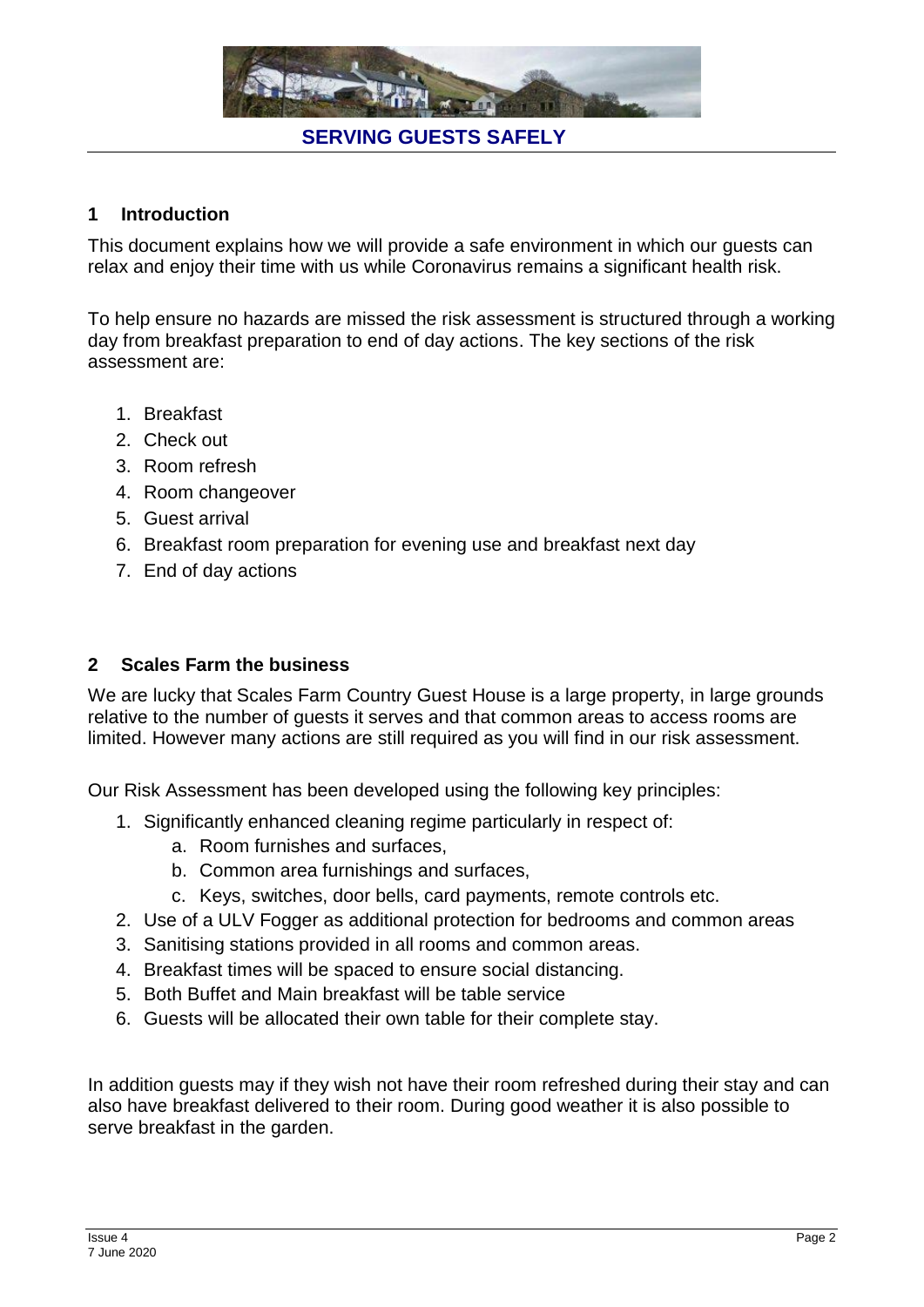

#### **3 Risk assessment Scales Farm Country Guest House - Coronavirus**

**Assessment carried out by:** Ivan & Helen Curties

**Date of next review:** 30 January 2021 **Date assessment was carried out:** 1-5 June 2020

| 3.1.1<br>What are<br>the hazards?                                    | 3.1.2<br><b>Who</b><br>might be<br>harmed<br>and how? | What are you doing to control the risks?<br>3.1.3                                                                                                                                                                                                                                                                                                                                                                                                                                                                                                                           | <b>Who</b><br>3.1.4 | 3.1.5<br>When                                  |
|----------------------------------------------------------------------|-------------------------------------------------------|-----------------------------------------------------------------------------------------------------------------------------------------------------------------------------------------------------------------------------------------------------------------------------------------------------------------------------------------------------------------------------------------------------------------------------------------------------------------------------------------------------------------------------------------------------------------------------|---------------------|------------------------------------------------|
| <b>Breakfast</b>                                                     |                                                       |                                                                                                                                                                                                                                                                                                                                                                                                                                                                                                                                                                             |                     |                                                |
| <b>Coronavirus</b><br>infection via<br>breakfast food<br>preparation | Guests & staff $-$<br><b>Cross</b><br>contamination   | All staff fully wash hands prior to entry to kitchens<br>$\bullet$<br>All staff will wear face coverings during food preparation<br>$\bullet$<br>All Kitchen surfaces, cooker, fridge, microwave and<br>$\bullet$<br>cupboard handles are sprayed with alcohol and anti-<br>bacterial sprays.<br>All staff wash hands again prior to food handling and dry<br>$\bullet$<br>hands using disposable tissues (this happens multiple<br>times during food preparation)<br>All utensils and crockery used will have been cleaned in<br>$\bullet$<br>the dishwasher prior to use. | <b>Staff</b>        | To be<br>implemented<br>prior to<br>re-opening |
| <b>Coronavirus</b><br>infection from<br>breakfast room<br>buffet     | Guests & staff $-$<br><b>Cross</b><br>contamination   | All staff fully wash hands prior to entry to kitchens<br>$\bullet$<br>All staff will wear face coverings during food movement<br>and buffet setting out.<br>All Kitchen surfaces, fridge and cupboard handles are<br>$\bullet$                                                                                                                                                                                                                                                                                                                                              | <b>Staff</b>        | To be<br>implemented<br>prior to<br>re-opening |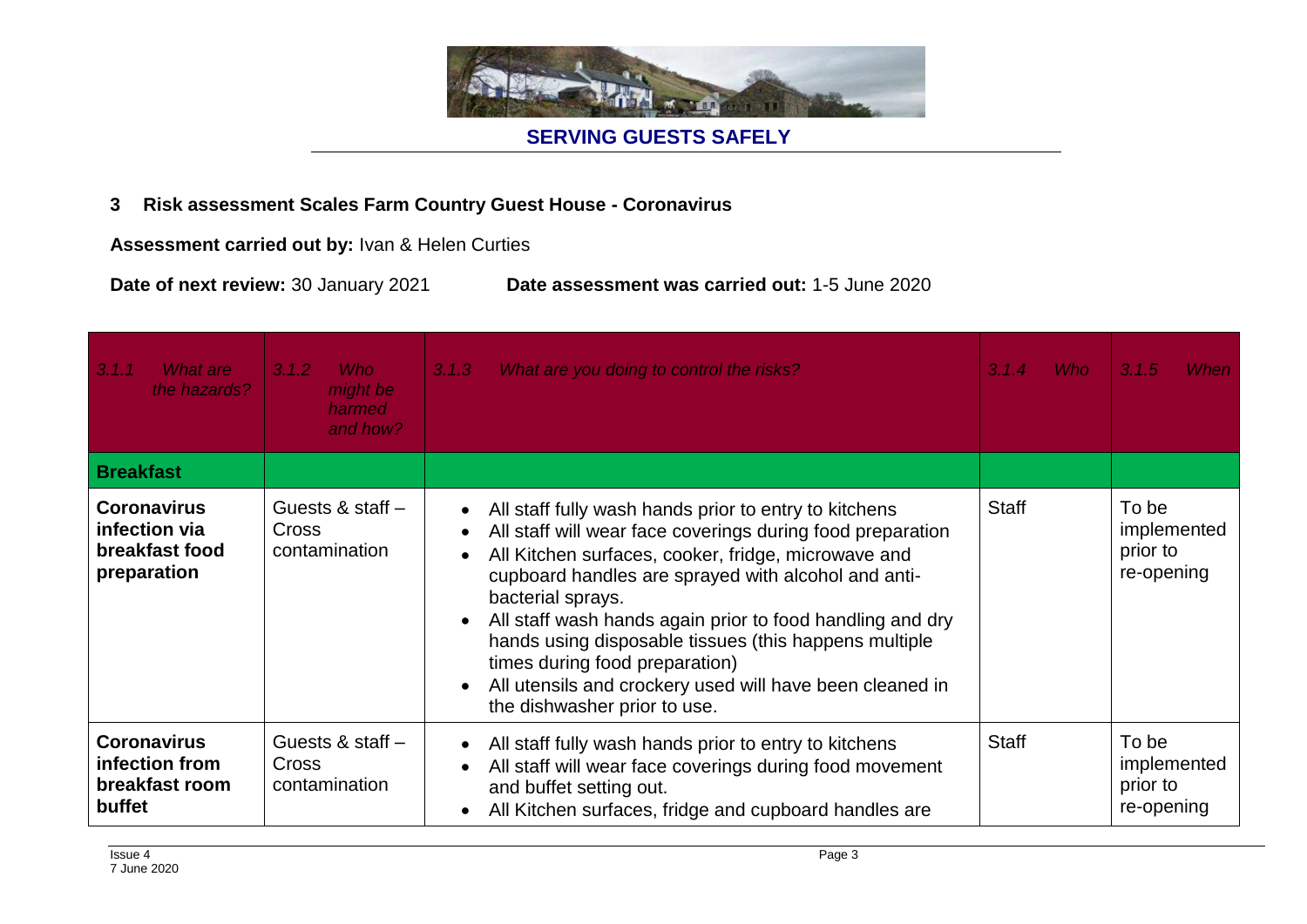

| 3.1.1<br>What are<br>the hazards?                                                                                               | 3.1.2<br><b>Who</b><br>might be<br>harmed<br>and how? | 3.1.3<br>What are you doing to control the risks?                                                                                                                                                                                                                                                                                                                                                                                                                                                                                                                          | <b>Who</b><br>3.1.4         | 3.1.5<br>When                                  |
|---------------------------------------------------------------------------------------------------------------------------------|-------------------------------------------------------|----------------------------------------------------------------------------------------------------------------------------------------------------------------------------------------------------------------------------------------------------------------------------------------------------------------------------------------------------------------------------------------------------------------------------------------------------------------------------------------------------------------------------------------------------------------------------|-----------------------------|------------------------------------------------|
| preparation                                                                                                                     |                                                       | sprayed with alcohol sprays.<br>All utensils and crockery used will have been cleaned in<br>the dishwasher prior to use.                                                                                                                                                                                                                                                                                                                                                                                                                                                   |                             |                                                |
| <b>Coronavirus</b><br>infection from<br>landing, stairs<br>and entering<br>breakfast room<br>from upstairs<br>rooms $(4, 5, 6)$ | Guests - Cross<br>contamination                       | Prior to start of breakfast the bannister rails and the<br>$\bullet$<br>internal door will be sprayed with alcohol based sprays.<br>A sanitising station will be provided within the breakfast<br>room that contains<br>Alcohol based sanitiser<br>$\Omega$<br>Disposable paper towels<br>O<br>Serving staff will ensure all guests sanitise their hands<br>prior to taking their table.                                                                                                                                                                                   | Serving staff<br>and guests | To be<br>implemented<br>prior to<br>re-opening |
| <b>Coronavirus</b><br>infection from<br>door handles<br>entering<br>breakfast room<br>from outside<br>rooms $(1, 2, 3)$         | Guests - Cross<br>contamination                       | Prior to start of breakfast the outside door handles both<br>$\bullet$<br>external and internal and the internal door will be sprayed<br>with an alcohol based spray.<br>The external door will be left slightly open such that it can<br>$\bullet$<br>be pushed open and closed without use of external or<br>internal handles.<br>A sanitising station will be provided within the breakfast<br>$\bullet$<br>room that contains<br>Alcohol based sanitiser<br>$\circ$<br>Disposable paper towels<br>$\circ$<br>Serving staff will ensure all guests sanitise their hands | Serving staff<br>and guests | To be<br>implemented<br>prior to<br>re-opening |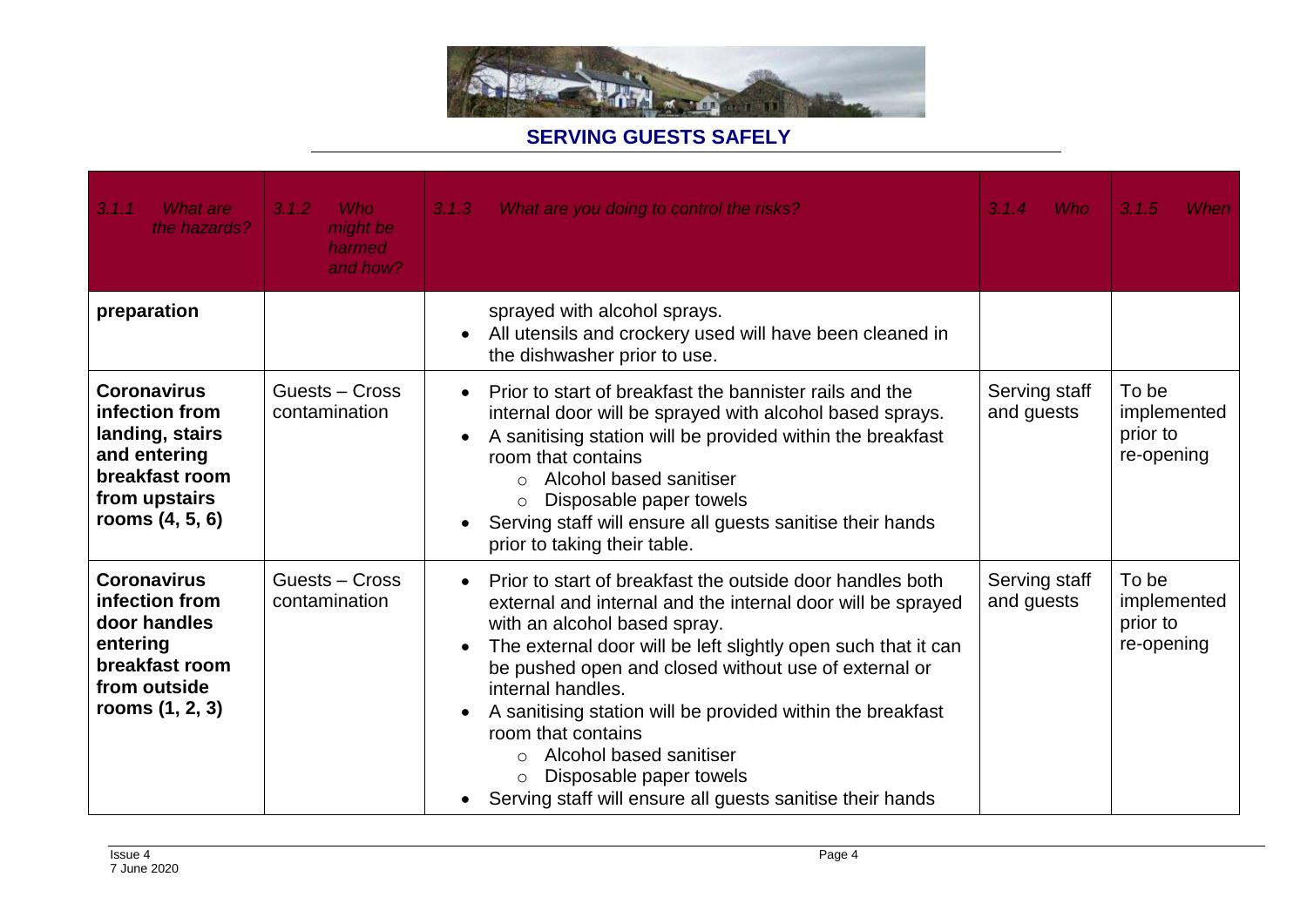

| 3.1.1<br>What are<br>the hazards?                                                    | 3.1.2<br><b>Who</b><br>might be<br>harmed<br>and how? | 3.1.3<br>What are you doing to control the risks?                                                                                                                                                                                                                                                                                                                                                                                                                                                                                                                    | <b>Who</b><br>3.1.4 | 3.1.5<br>When                                  |
|--------------------------------------------------------------------------------------|-------------------------------------------------------|----------------------------------------------------------------------------------------------------------------------------------------------------------------------------------------------------------------------------------------------------------------------------------------------------------------------------------------------------------------------------------------------------------------------------------------------------------------------------------------------------------------------------------------------------------------------|---------------------|------------------------------------------------|
|                                                                                      |                                                       | prior to taking their table.                                                                                                                                                                                                                                                                                                                                                                                                                                                                                                                                         |                     |                                                |
| <b>Coronavirus</b><br>infection from<br>cutlery and<br>crockery                      | Guests - Cross<br>contamination                       | Cutlery and crockery will have been washed and laid out<br>$\bullet$<br>the evening before onto tables that have been sprayed<br>with an alcohol based spray by staff wearing face<br>coverings.<br>All cutlery required for all permutations of breakfast will<br>$\bullet$<br>already be on the guests tables.<br>The guests will have a dedicated table during their stay<br>$\bullet$                                                                                                                                                                            | <b>Staff</b>        | To be<br>implemented<br>prior to<br>re-opening |
| <b>Coronavirus</b><br>infection from<br>condiments                                   | Guests - Cross<br>contamination                       | Guests will have dedicated dishes of condiments on their<br>$\bullet$<br>allocated table during their stay.<br>Staff replenishing condiments will have fully sanitised their<br>$\bullet$<br>hands and will also wear coverings.                                                                                                                                                                                                                                                                                                                                     | Staffand<br>guests  | To be<br>implemented<br>prior to<br>re-opening |
| <b>Coronavirus</b><br>infection from<br>serving from the<br>buffet and/or<br>kitchen | Guests - Cross<br>contamination                       | Guests will no longer serve themselves from the buffet -<br>$\bullet$<br>staff will do this.<br>Staff will serve guests at their table with their desired<br>$\bullet$<br>buffet choice.<br>Staff serving all food will have fully sanitised their hands<br>$\bullet$<br>and will also wear coverings.<br>All food, buffet or main cooked items will be served at full<br>$\bullet$<br>arm's length for no longer than 5 seconds.<br>Staff will sanitise their hands each and every time they<br>$\bullet$<br>enter the breakfast room even if they are not directly | Staff and<br>guests | To be<br>implemented<br>prior to<br>re-opening |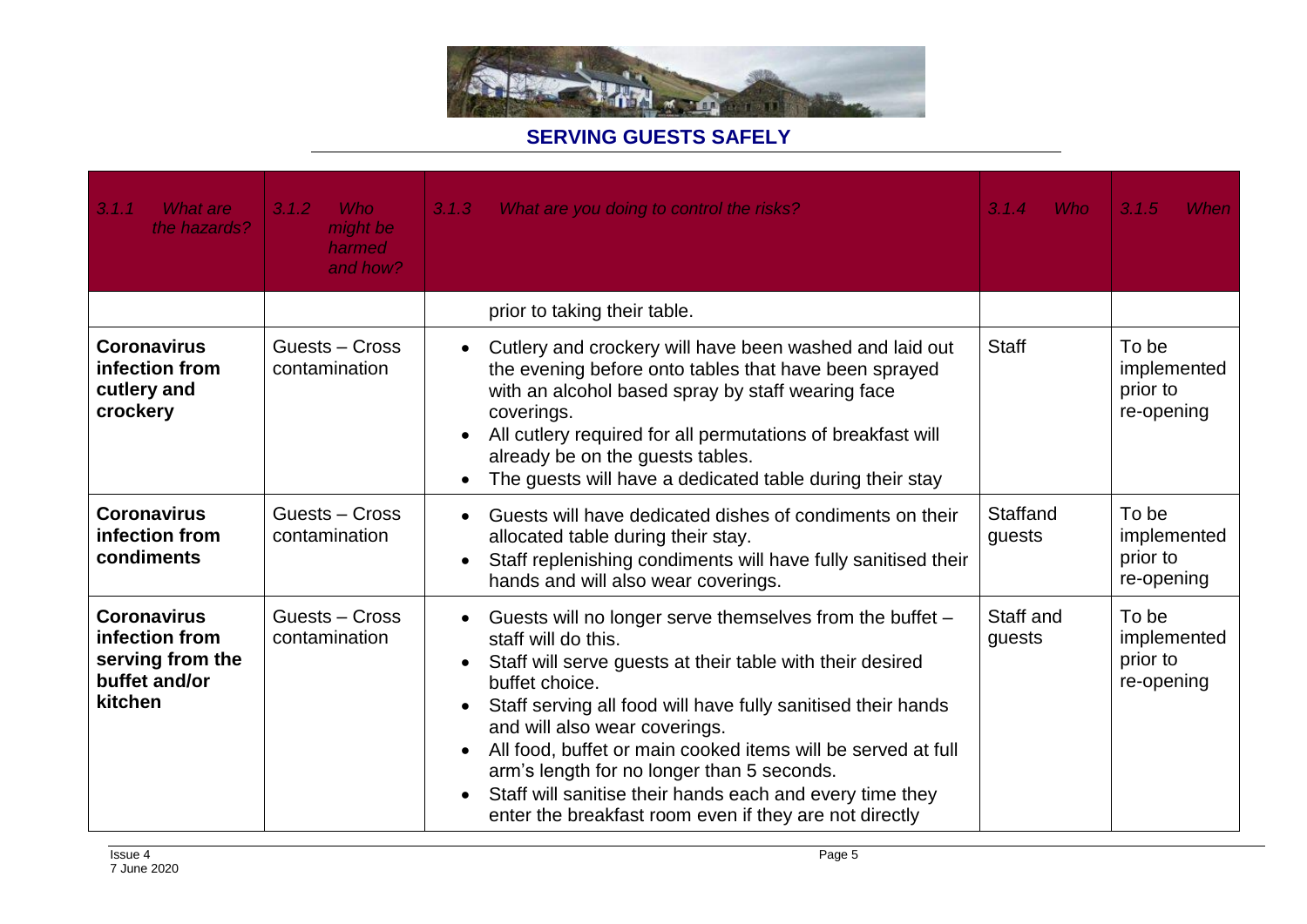

| 3.1.1<br>What are<br>the hazards?                                                                                    | 3.1.2<br><b>Who</b><br>might be<br>harmed<br>and how?                   | 3.1.3<br>What are you doing to control the risks?                                                                                                                                                                                                                                                                                                                                                                      | <b>Who</b><br>3.1.4 | 3.1.5<br>When                                  |
|----------------------------------------------------------------------------------------------------------------------|-------------------------------------------------------------------------|------------------------------------------------------------------------------------------------------------------------------------------------------------------------------------------------------------------------------------------------------------------------------------------------------------------------------------------------------------------------------------------------------------------------|---------------------|------------------------------------------------|
|                                                                                                                      |                                                                         | serving food.<br>Crockery and cutlery will be cleared and tables and chairs<br>will be sanitised as soon as each table is vacated.                                                                                                                                                                                                                                                                                     |                     |                                                |
| <b>Coronavirus</b><br>infection from<br>other guests<br>during breakfast                                             | Guests - Cross<br>contamination                                         | Guests will no longer serve themselves from the buffet -<br>$\bullet$<br>staff will do this to avoid cross contamination<br>Customer breakfast times will be staggered to ensure that<br>a maximum of 2 rooms will be in the Breakfast Room at<br>the same time – this will ensure separation of 6 feet or<br>more.                                                                                                    | staff               | To be<br>implemented<br>prior to<br>re-opening |
| <b>Coronavirus</b><br>infection from<br>door handles<br>leaving breakfast<br>room from<br>outside rooms (1,<br>2, 3) | Guests - Cross<br>contamination                                         | A sanitising station will be provided within the breakfast<br>$\bullet$<br>room that contains<br>Alcohol based sanitiser<br>$\bigcirc$<br>Disposable paper towels<br>$\circ$<br>Serving staff will ensure all guests sanitise their hands<br>prior to leaving the breakfast room.<br>Staff will sanitise both breakfast entry door and internal<br>$\bullet$<br>handle of external door between each breakfast sitting | staff               | To be<br>implemented<br>prior to<br>re-opening |
| <b>Coronavirus</b><br>infection from<br>landing, stairs<br>and leaving<br>breakfast room to                          | Guests pick up<br>virus from<br>breakfast room<br>door or<br>bannister. | A sanitising station will be provided within the breakfast<br>$\bullet$<br>room that contains<br>Alcohol based sanitiser<br>$\circ$<br>Disposable paper towels<br>$\circ$<br>Serving staff will ensure all guests sanitise their hands                                                                                                                                                                                 |                     | To be<br>implemented<br>prior to<br>re-opening |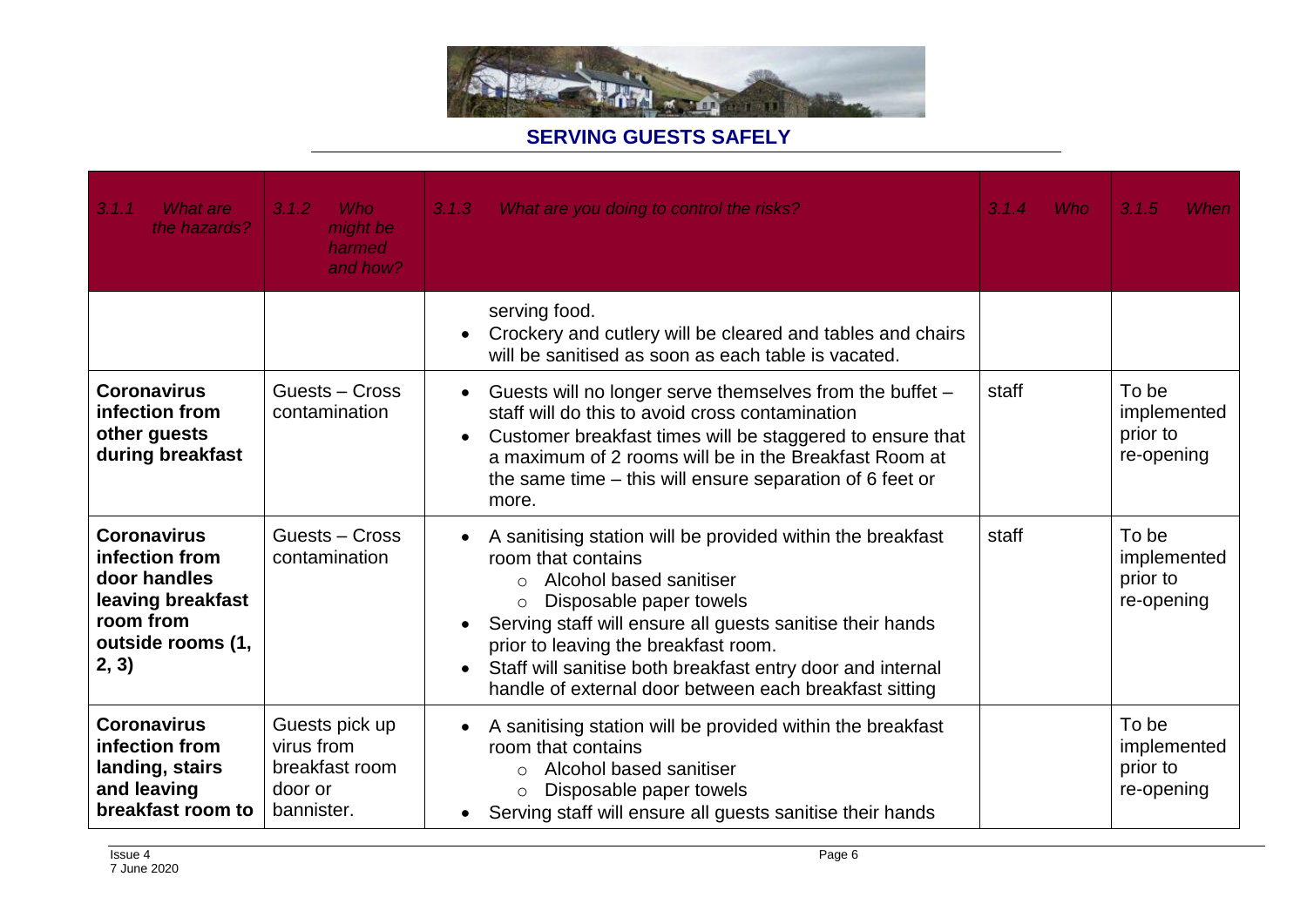

| 3.1.1<br>What are<br>the hazards?                                                           | 3.1.2<br><b>Who</b><br>might be<br>harmed<br>and how?      | 3.1.3<br>What are you doing to control the risks?                                                                                                                                                                                                              | 3.1.4<br><b>Who</b> | 3.1.5<br>When                                  |
|---------------------------------------------------------------------------------------------|------------------------------------------------------------|----------------------------------------------------------------------------------------------------------------------------------------------------------------------------------------------------------------------------------------------------------------|---------------------|------------------------------------------------|
| upstairs rooms<br>(4, 5, 6)                                                                 |                                                            | prior to leaving the breakfast room.<br>Staff will sanitise both breakfast entry door and bannister<br>$\bullet$<br>between each breakfast sitting                                                                                                             |                     |                                                |
| <b>Check Out</b>                                                                            |                                                            |                                                                                                                                                                                                                                                                |                     |                                                |
| <b>Coronavirus</b><br>infection from<br>payment cards<br>and money.                         | Cross<br>contamination<br>between guests<br>and staff      | Electronic payments will be encouraged either before the<br>$\bullet$<br>stay or by guests own mobile device on leaving.<br>If card is used; payment terminal will be sanitised prior<br>$\bullet$<br>and after use.<br>Cash will be discouraged.<br>$\bullet$ | Staff and<br>guests | To be<br>implemented<br>prior to<br>re-opening |
| <b>Room Refresh</b>                                                                         |                                                            |                                                                                                                                                                                                                                                                |                     |                                                |
| <b>Coronavirus</b><br>infection from<br>door handles<br>entering outside<br>rooms (1, 2, 3) | Staff pick up<br>virus from entry<br>doors.                | Staff will sanitise external door handles prior to entry.<br>$\bullet$<br>Staff will sanitise door handles prior to entry into rooms.<br>$\bullet$<br>Staff will wear face coverings<br>$\bullet$                                                              | staff               | To be<br>implemented<br>prior to<br>re-opening |
| <b>Coronavirus</b><br>infection from<br>door handles or<br>bannister<br>entering upstairs   | Staff pick up<br>virus from entry<br>doors or<br>bannister | Staff will sanitise door handles prior to entry into rooms.<br>$\bullet$<br>Staff will wear face coverings<br>$\bullet$                                                                                                                                        | staff               | To be<br>implemented<br>prior to<br>re-opening |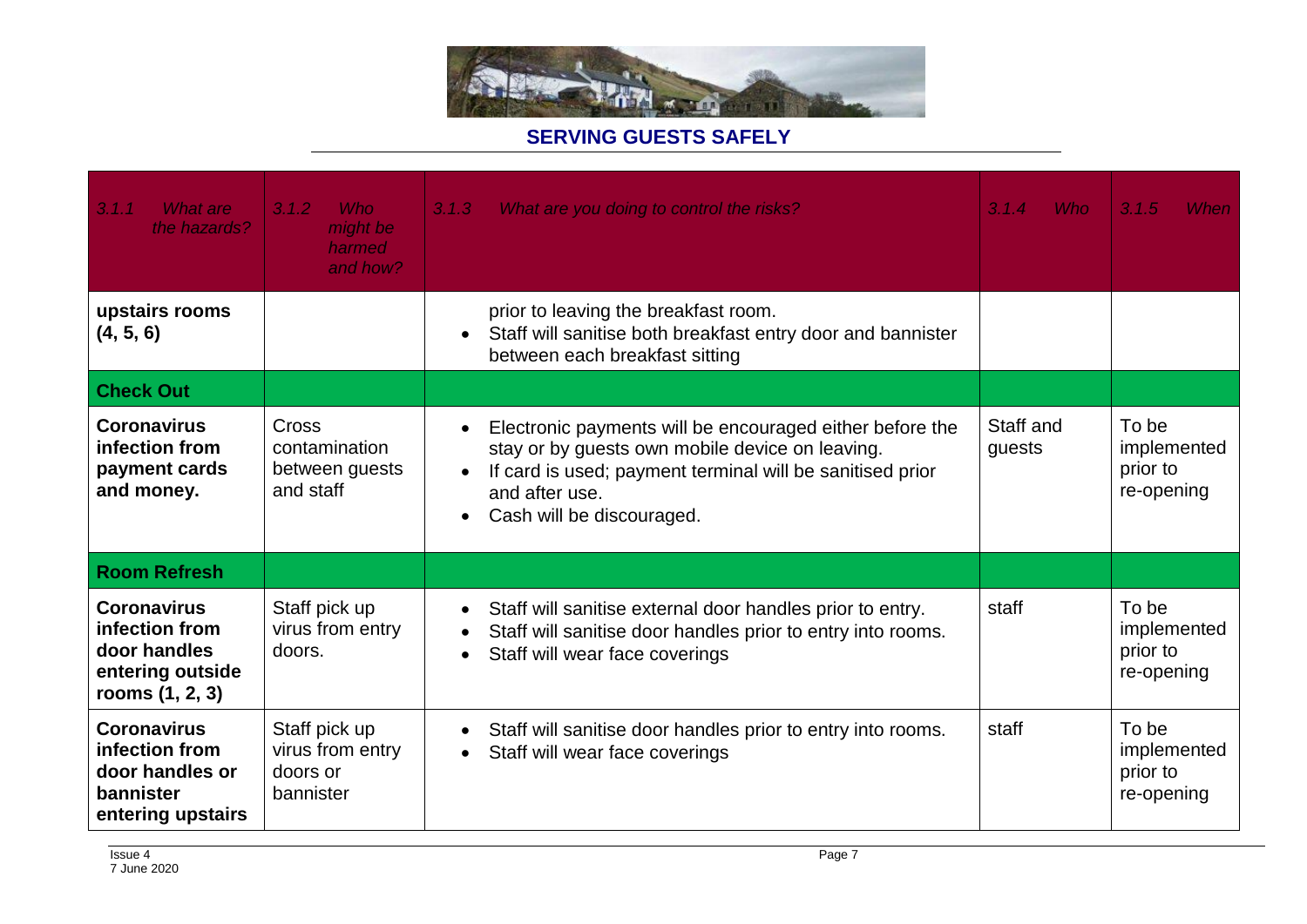

| 3.1.1<br>What are<br>the hazards?                                                                                 | 3.1.2<br><b>Who</b><br>might be<br>harmed<br>and how?                                 | What are you doing to control the risks?<br>3.1.3                                                                                                                                                                                                              | <b>Who</b><br>3.1.4 | 3.1.5<br>When                                  |
|-------------------------------------------------------------------------------------------------------------------|---------------------------------------------------------------------------------------|----------------------------------------------------------------------------------------------------------------------------------------------------------------------------------------------------------------------------------------------------------------|---------------------|------------------------------------------------|
| rooms $(4, 5, 6)$                                                                                                 |                                                                                       |                                                                                                                                                                                                                                                                |                     |                                                |
| Room cleaning                                                                                                     | Cross<br>contamination<br>between staff<br>and guests from<br>surfaces                | Staff will sanitise sink taps and then wash hands<br>$\bullet$<br>Staff will wear face coverings<br>٠<br>Staff will not touch any walls or surfaces<br>$\bullet$<br>Staff will only straighten beds, empty bins and replenish<br>$\bullet$<br>sanitiser spray. | <b>Staff</b>        | To be<br>implemented<br>prior to<br>re-opening |
| <b>Coronavirus</b><br>infection from<br>door handles<br>exiting outside<br>rooms $(1, 2, 3)$                      | Staff pick up<br>virus from exit<br>doors or entry<br>door back into<br>main building | Staff will sanitise door handles on leaving the rooms.<br>$\bullet$<br>Staff will sanitise hands before use of main building entry<br>$\bullet$<br>door before use.                                                                                            | <b>Staff</b>        | To be<br>implemented<br>prior to<br>re-opening |
| <b>Coronavirus</b><br>infection from<br>door handles or<br>bannister exiting<br>rooms upstairs<br>rooms $(4,5,6)$ | Staff pick up<br>virus from entry<br>doors or<br>bannister                            | Staff will sanitise door handles on leaving the rooms.<br>$\bullet$<br>Staff will wear face coverings<br>$\bullet$<br>Staff will sanitise sink taps and then wash hands<br>$\bullet$                                                                           | <b>Staff</b>        | To be<br>implemented<br>prior to<br>re-opening |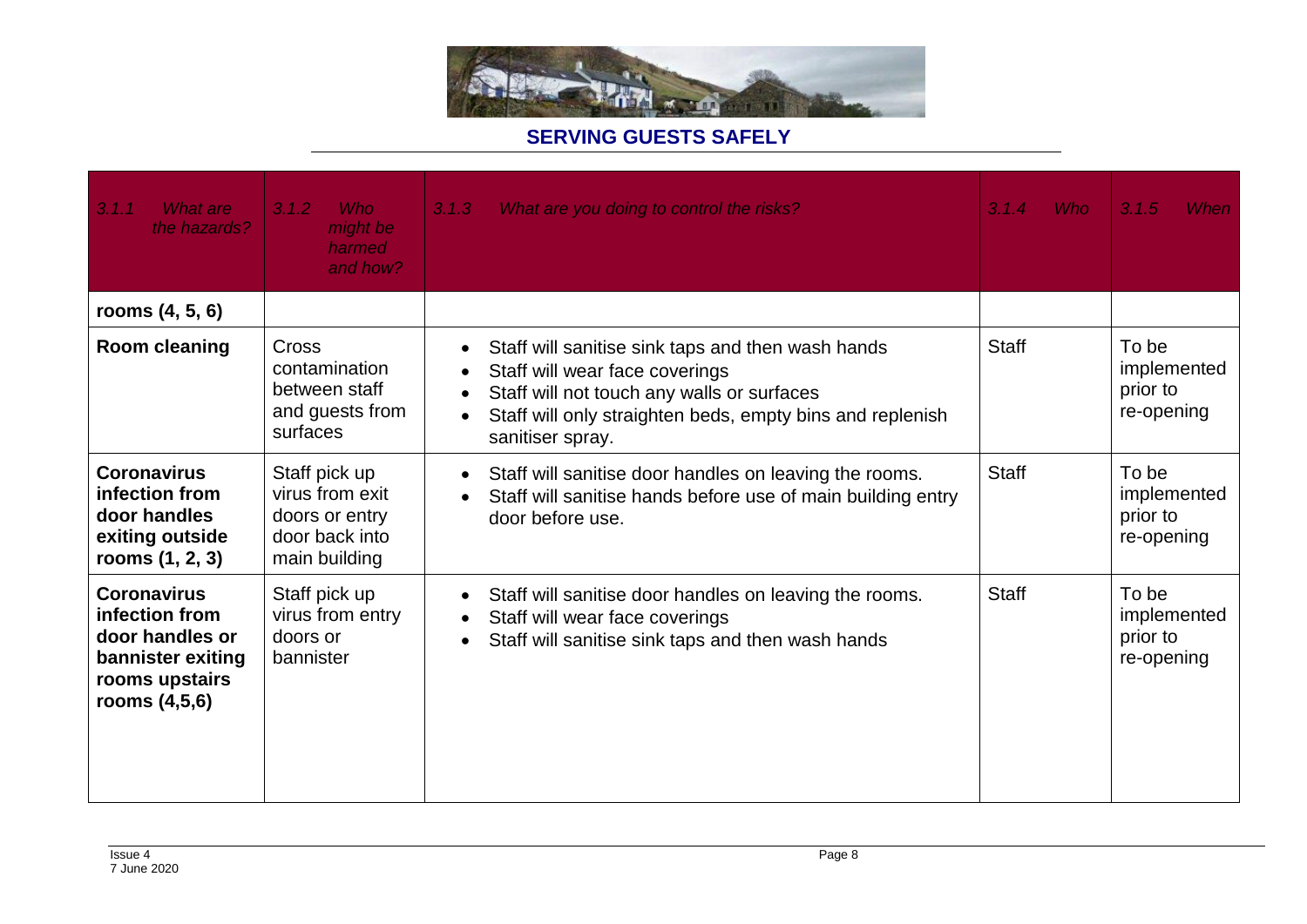

| 3.1.1<br><b>What are</b><br>the hazards?                            | <b>Who</b><br>3.1.2<br>might be<br>harmed<br>and how? | What are you doing to control the risks?<br>3.1.3                                                                                                                                                                                                                                                                                                                                                                                                                                                                                                                                                                                                                                                                                                                                                                                                           | <b>Who</b><br>3.1.4 | 3.1.5<br>When                                  |
|---------------------------------------------------------------------|-------------------------------------------------------|-------------------------------------------------------------------------------------------------------------------------------------------------------------------------------------------------------------------------------------------------------------------------------------------------------------------------------------------------------------------------------------------------------------------------------------------------------------------------------------------------------------------------------------------------------------------------------------------------------------------------------------------------------------------------------------------------------------------------------------------------------------------------------------------------------------------------------------------------------------|---------------------|------------------------------------------------|
| <b>Room</b><br><b>Changeover</b><br>(New guests)                    |                                                       |                                                                                                                                                                                                                                                                                                                                                                                                                                                                                                                                                                                                                                                                                                                                                                                                                                                             |                     |                                                |
| <b>Coronavirus</b><br>infection from<br>surfaces and<br>furnishings | Cross<br>contamination<br>between guests<br>and staff | Ideally the room will have been left unoccupied for a<br>$\bullet$<br>minimum 24 hours<br>Room Entry / Exit will follow the same control processes<br>as defined in Room Refresh<br>Staff will sanitise sink taps and then wash hands<br>٠<br>Staff will wear face coverings<br>$\bullet$<br>All bed coverings will be replaced<br>$\bullet$<br>All flat furniture surfaces will be sprayed with sanitiser<br>All furniture handles and cupboards will be sprayed with<br>$\bullet$<br>sanitiser<br>All cups, glasses, spoons, biscuits and sachets will be<br>$\bullet$<br>replaced.<br>Remote controls will be sanitised and placed in new<br>protective casing.<br>All bath, shower and sink surfaces will be cleaned and<br>sanitised.<br>Sanitiser spray will be replenished within the room<br>Rooms will be additionally sanitised with a ULV Fogger | <b>Staff</b>        | To be<br>implemented<br>prior to<br>re-opening |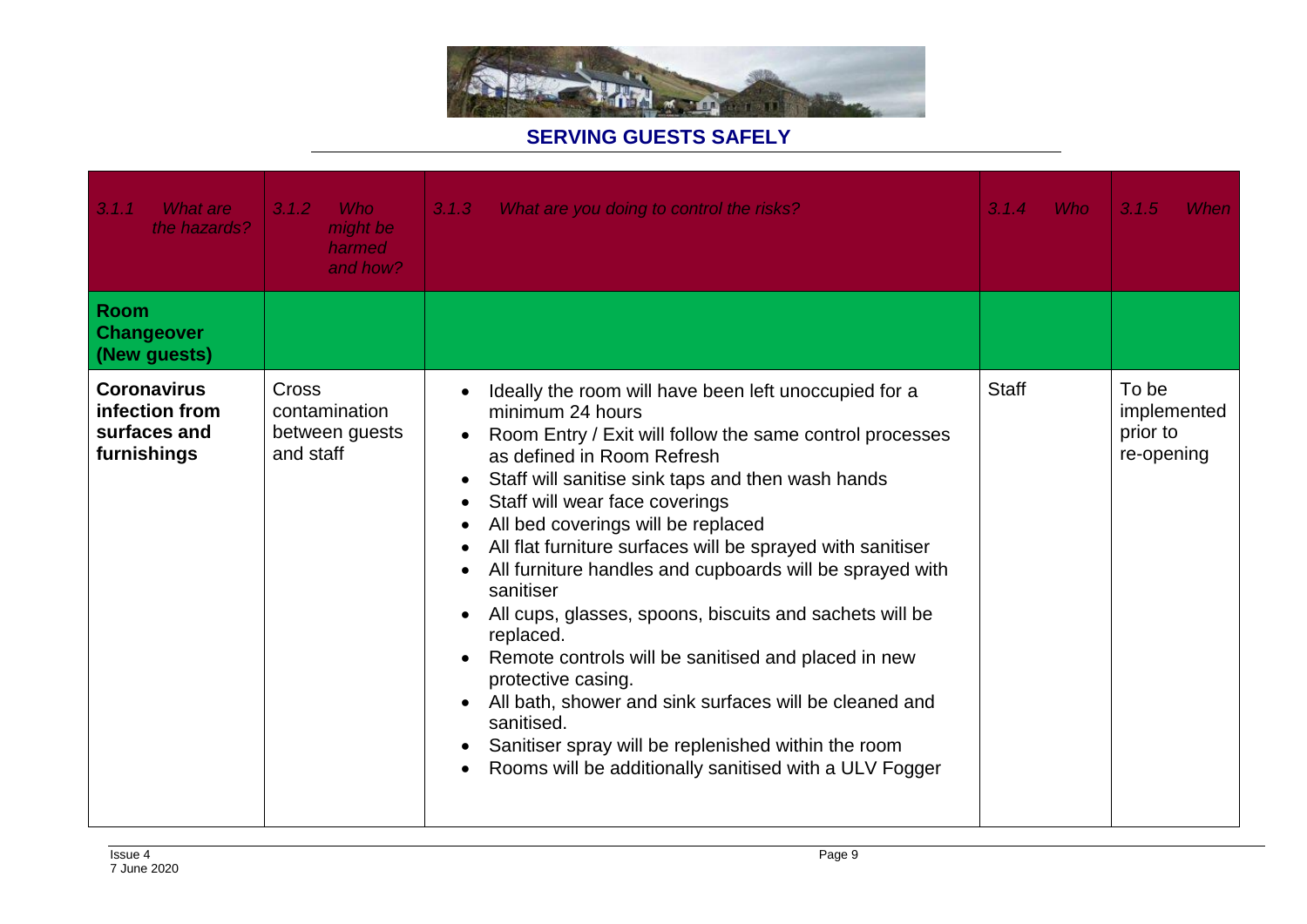

| 3.1.1<br><b>What are</b><br>the hazards?                            | 3.1.2<br><b>Who</b><br>might be<br>harmed<br>and how? | 3.1.3<br>What are you doing to control the risks?                                                                                                                                                                                                                                                                                                                                                                                                                                                                                                                                                                                                                                                                                                                                                                            | <b>Who</b><br>3.1.4 | 3.1.5<br>When                                  |
|---------------------------------------------------------------------|-------------------------------------------------------|------------------------------------------------------------------------------------------------------------------------------------------------------------------------------------------------------------------------------------------------------------------------------------------------------------------------------------------------------------------------------------------------------------------------------------------------------------------------------------------------------------------------------------------------------------------------------------------------------------------------------------------------------------------------------------------------------------------------------------------------------------------------------------------------------------------------------|---------------------|------------------------------------------------|
| <b>Guest Arrival</b>                                                |                                                       |                                                                                                                                                                                                                                                                                                                                                                                                                                                                                                                                                                                                                                                                                                                                                                                                                              |                     |                                                |
| <b>Coronavirus</b><br>infection from<br>main entry door             | Cross<br>contamination<br>between quests<br>and staff | The outside external door will always be kept open<br>$\bullet$<br>The door bells and interior entry door will have been<br>sanitised before guests arrive<br>Keys will have been sanitised prior to arrival and placed<br>on the desk ready for guests to collect personally.                                                                                                                                                                                                                                                                                                                                                                                                                                                                                                                                               | <b>Staff</b>        | To be<br>implemented<br>prior to<br>re-opening |
| <b>Coronavirus</b><br>infection from<br>surfaces and<br>furnishings | Cross<br>contamination<br>between guests<br>and staff | Guest lounge surfaces and furniture will be sprayed with<br>$\bullet$<br>sanitiser before guest arrival<br>Staff will wear face coverings and sanitise hands prior to<br>entry into guest lounge<br>Sanitisation sprays for guest use will be provided within<br>$\bullet$<br>the guest room<br>Guest introduction will be conducted with a 2m gap<br>between guests and staff.<br>Guests will be given a room briefing within the guest<br>$\bullet$<br>lounge but will not be escorted to their rooms<br>Guests will be briefed on sanitisation stations and<br>sanitisation procedures that they need to follow during<br>their stay<br>Staff will ensure that guests sanitise their hands prior to<br>$\bullet$<br>leaving the guest lounge for their room.<br>Staff will spray guest lounge surfaces and furniture once | Staff and<br>guests | To be<br>implemented<br>prior to<br>re-opening |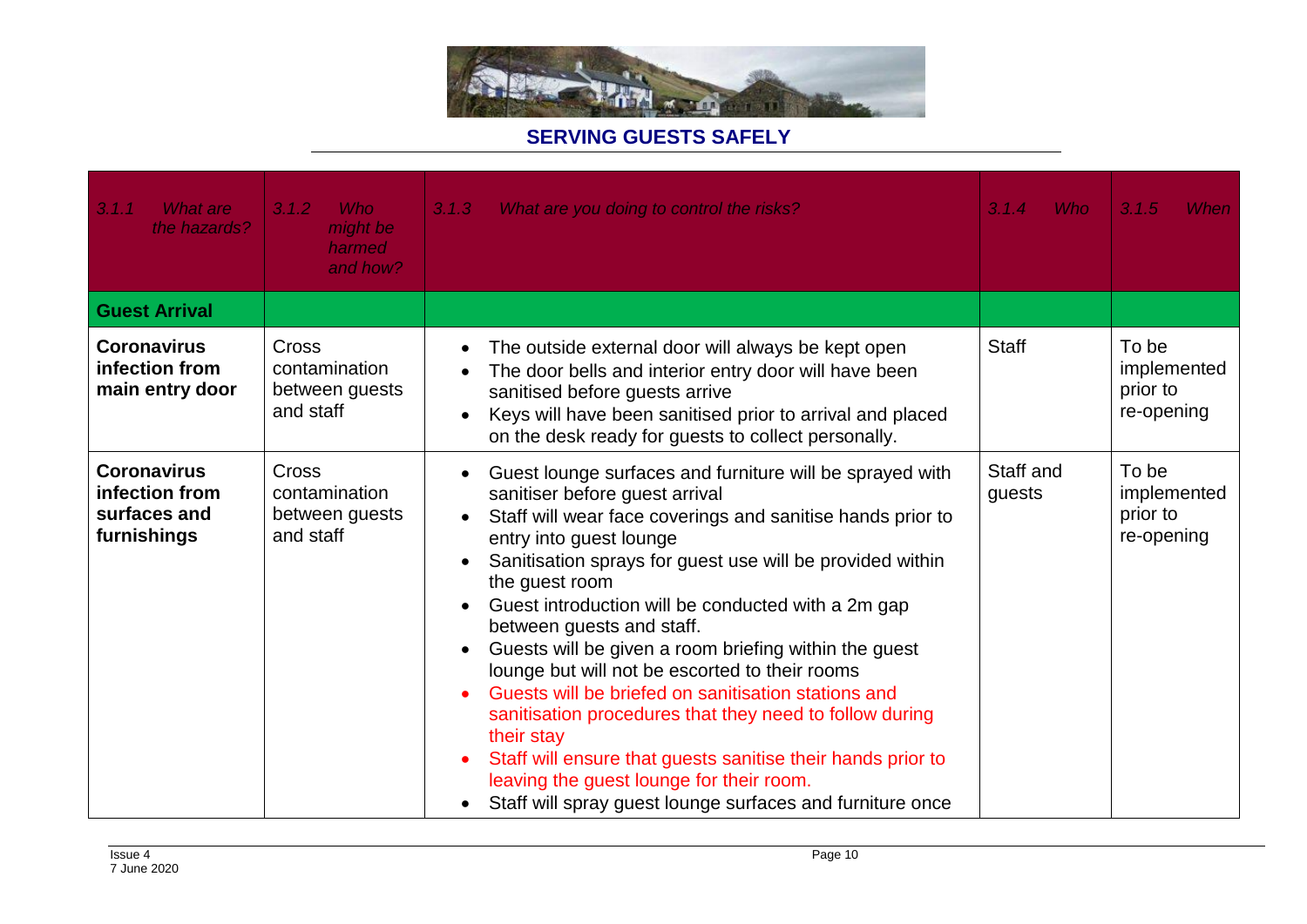

| 3.1.1<br><b>What are</b><br>the hazards?                                                       | <b>Who</b><br>3.1.2<br>might be<br>harmed<br>and how?        | What are you doing to control the risks?<br>3.1.3                                                                                                                                                                                                                                                                                                                                                                                                                                                                                                                                                                                      | 3.1.4<br><b>Who</b> | 3.1.5<br>When                                  |
|------------------------------------------------------------------------------------------------|--------------------------------------------------------------|----------------------------------------------------------------------------------------------------------------------------------------------------------------------------------------------------------------------------------------------------------------------------------------------------------------------------------------------------------------------------------------------------------------------------------------------------------------------------------------------------------------------------------------------------------------------------------------------------------------------------------------|---------------------|------------------------------------------------|
|                                                                                                |                                                              | guests have left for their room.                                                                                                                                                                                                                                                                                                                                                                                                                                                                                                                                                                                                       |                     |                                                |
| <b>Coronavirus</b><br>infection from<br>door handles and<br>furnishings                        | <b>Cross</b><br>contamination<br>between guests<br>and staff | Door handles will have been previously sprayed<br>$\bullet$<br>Staff will sanitise door handles and bannisters after guests<br>$\bullet$<br>have made their way to their room.                                                                                                                                                                                                                                                                                                                                                                                                                                                         | <b>Staff</b>        | To be<br>implemented<br>prior to<br>re-opening |
| <b>Breakfast Room</b><br>preparation for<br>evening use or<br>next morning<br><b>breakfast</b> |                                                              |                                                                                                                                                                                                                                                                                                                                                                                                                                                                                                                                                                                                                                        |                     |                                                |
| <b>Coronavirus</b><br>infection from<br>table items,<br>surfaces and<br>furnishings            | <b>Cross</b><br>contamination<br>between guests<br>and staff | Staff laying out the place settings and buffet table will<br>$\bullet$<br>have fully sanitised their hands prior to undertaking the<br>task and will also wear face coverings<br>Cutlery and crockery will have been washed in the<br>$\bullet$<br>dishwasher prior to being laid out on the tables that have<br>been sprayed with an alcohol based spray.<br>All cutlery required for all permutations of breakfast will be<br>$\bullet$<br>available on the guests tables.<br>Re-set buffet table for the next morning after spraying the<br>buffet table with alcohol based spray and cover.<br><b>Sanitise Chairs</b><br>$\bullet$ | <b>Staff</b>        | To be<br>implemented<br>prior to<br>re-opening |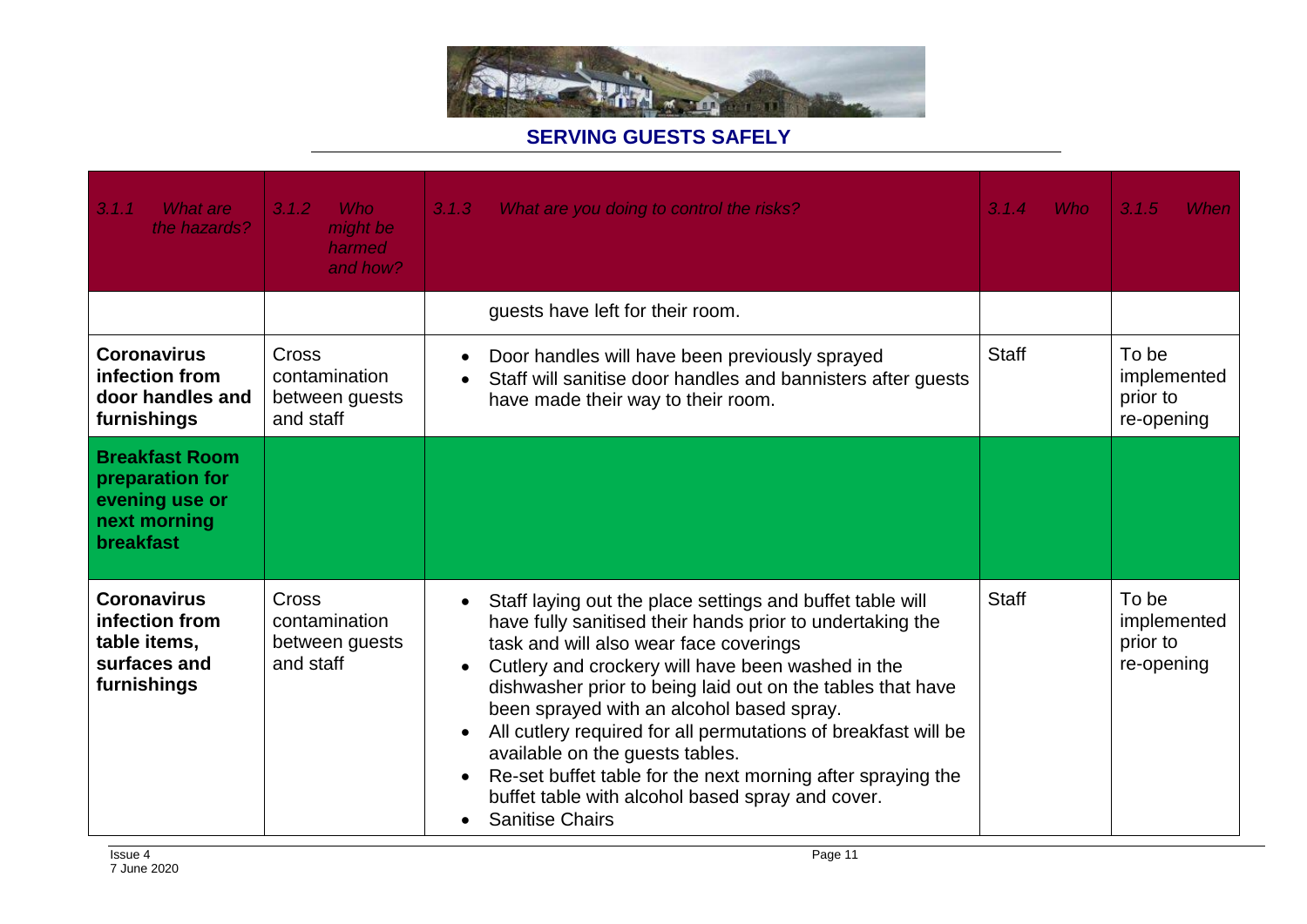

| 3.1.1<br><b>What are</b><br>the hazards?                            | <b>Who</b><br>3.1.2<br>might be<br>harmed<br>and how?        | What are you doing to control the risks?<br>3.1.3                                                                                                                                                                                                                                                                                                                                                                                                                                                                | <b>Who</b><br>3.1.4 | 3.1.5<br>When                                  |
|---------------------------------------------------------------------|--------------------------------------------------------------|------------------------------------------------------------------------------------------------------------------------------------------------------------------------------------------------------------------------------------------------------------------------------------------------------------------------------------------------------------------------------------------------------------------------------------------------------------------------------------------------------------------|---------------------|------------------------------------------------|
| <b>End of Day</b><br>actions                                        |                                                              |                                                                                                                                                                                                                                                                                                                                                                                                                                                                                                                  |                     |                                                |
| <b>Coronavirus</b><br>infection from<br>surfaces and<br>furnishings | <b>Cross</b><br>contamination<br>between guests<br>and staff | Where tables have been used during the evening then the<br>$\bullet$<br>process of cleaning and place setting for the next morning<br>is repeated.<br>Check all bottles of sanitisers and paper towels replenish<br>where appropriate.<br>Sanitise all surfaces and furnishings in lounge including<br>door handles, light switches, doorbells and hand rail.<br>Sanitise breakfast room door, external door handles and<br>stair bannister.<br>Guest Lounge will be additionally sanitised with a ULV<br>Fogger | <b>Staff</b>        | To be<br>implemented<br>prior to<br>re-opening |
| <b>Customer reports</b><br><b>Coronavirus</b><br>symptoms           |                                                              |                                                                                                                                                                                                                                                                                                                                                                                                                                                                                                                  |                     |                                                |
| <b>Coronavirus</b><br><b>Cross</b><br>contamination                 | <b>Cross</b><br>contamination<br>between guests<br>and staff | Any customer who believes they are experiencing<br>$\bullet$<br>Coronavirus symptoms must safely report this to staff.<br>Immediately leave for home (it is essential customers take<br>$\bullet$<br>this action as early as possible prior to further                                                                                                                                                                                                                                                           |                     |                                                |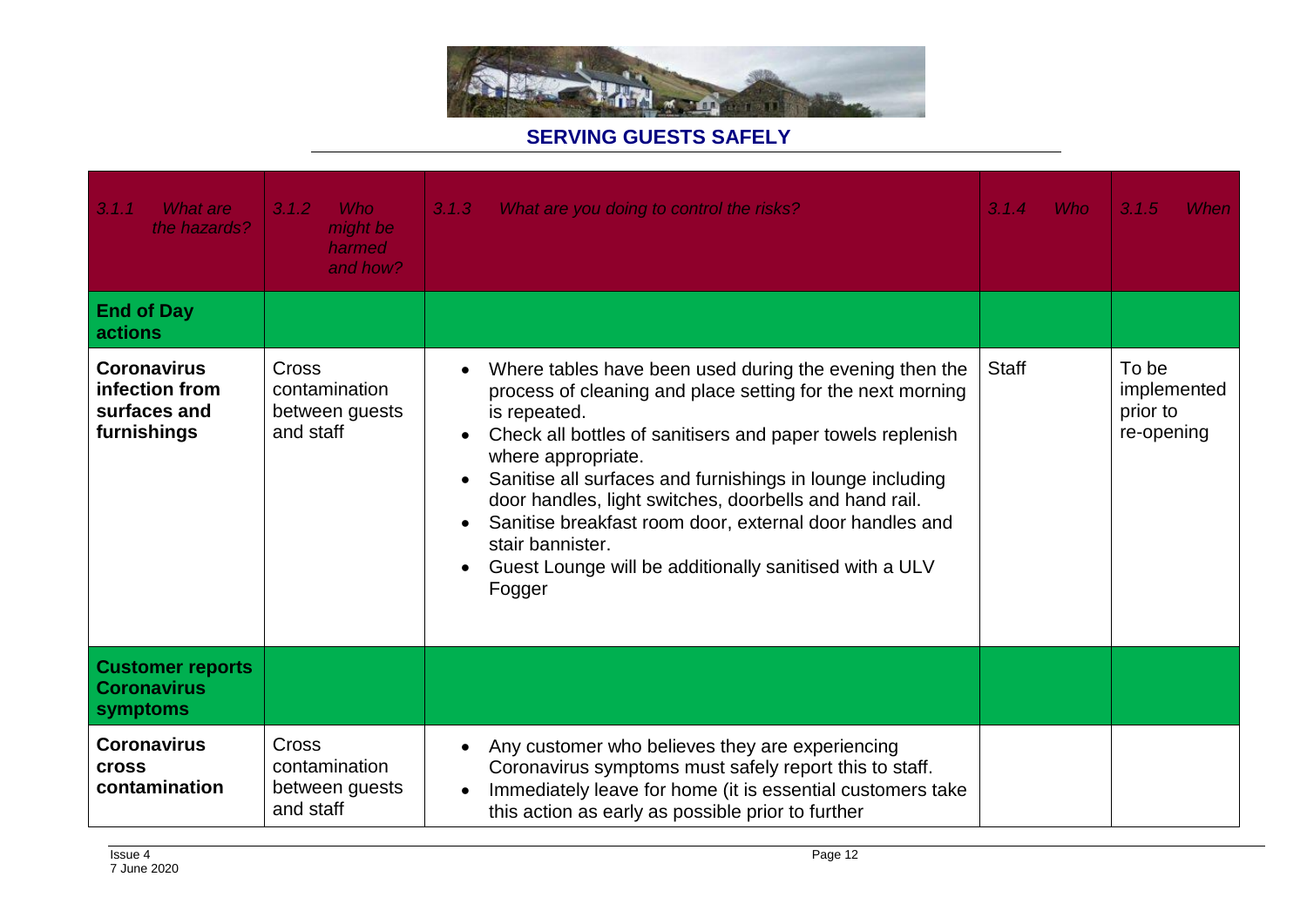

| 3.1.1<br>What are<br>the hazards?                      | 3.1.2<br><b>Who</b><br>might be<br>harmed<br>and how? | What are you doing to control the risks?<br>3.1.3                                                                                                                                                                                                                                                                                                                                                                                                                                                                                                                                                                                                           | 3.1.4 | <b>Who</b> | 3.1.5 | When |
|--------------------------------------------------------|-------------------------------------------------------|-------------------------------------------------------------------------------------------------------------------------------------------------------------------------------------------------------------------------------------------------------------------------------------------------------------------------------------------------------------------------------------------------------------------------------------------------------------------------------------------------------------------------------------------------------------------------------------------------------------------------------------------------------------|-------|------------|-------|------|
|                                                        |                                                       | deterioration.<br>Impacted room quarantined for 72 hours prior to cleaning.                                                                                                                                                                                                                                                                                                                                                                                                                                                                                                                                                                                 |       |            |       |      |
| <b>Staff reports</b><br><b>Coronavirus</b><br>symptoms |                                                       |                                                                                                                                                                                                                                                                                                                                                                                                                                                                                                                                                                                                                                                             |       |            |       |      |
| <b>Coronavirus</b><br><b>Cross</b><br>contamination    | Cross<br>contamination<br>between guests<br>and staff | If any member of staff report Coronavirus symptoms the<br>bed and breakfast services will cease immediately<br>(breakfast, room services and all cleaning)<br>A notice will be placed in the Guest lounge to this effect<br>$\bullet$<br>Guests will have the choice to leave immediately<br>$\circ$<br>and to have the remainder of their holiday<br>refunded<br>Guests will have the choice to stay for the<br>$\circ$<br>remainder of their holiday, room only free of<br>charge from that point on.( Customers will be<br>advised that no further services including cleaning<br>will be provided)<br>The Guest House will be in quarantine for 14 days |       |            |       |      |

More information on managing risk: [www.hse.gov.uk/simple-health-safety/risk/](http://www.hse.gov.uk/simple-health-safety/risk/)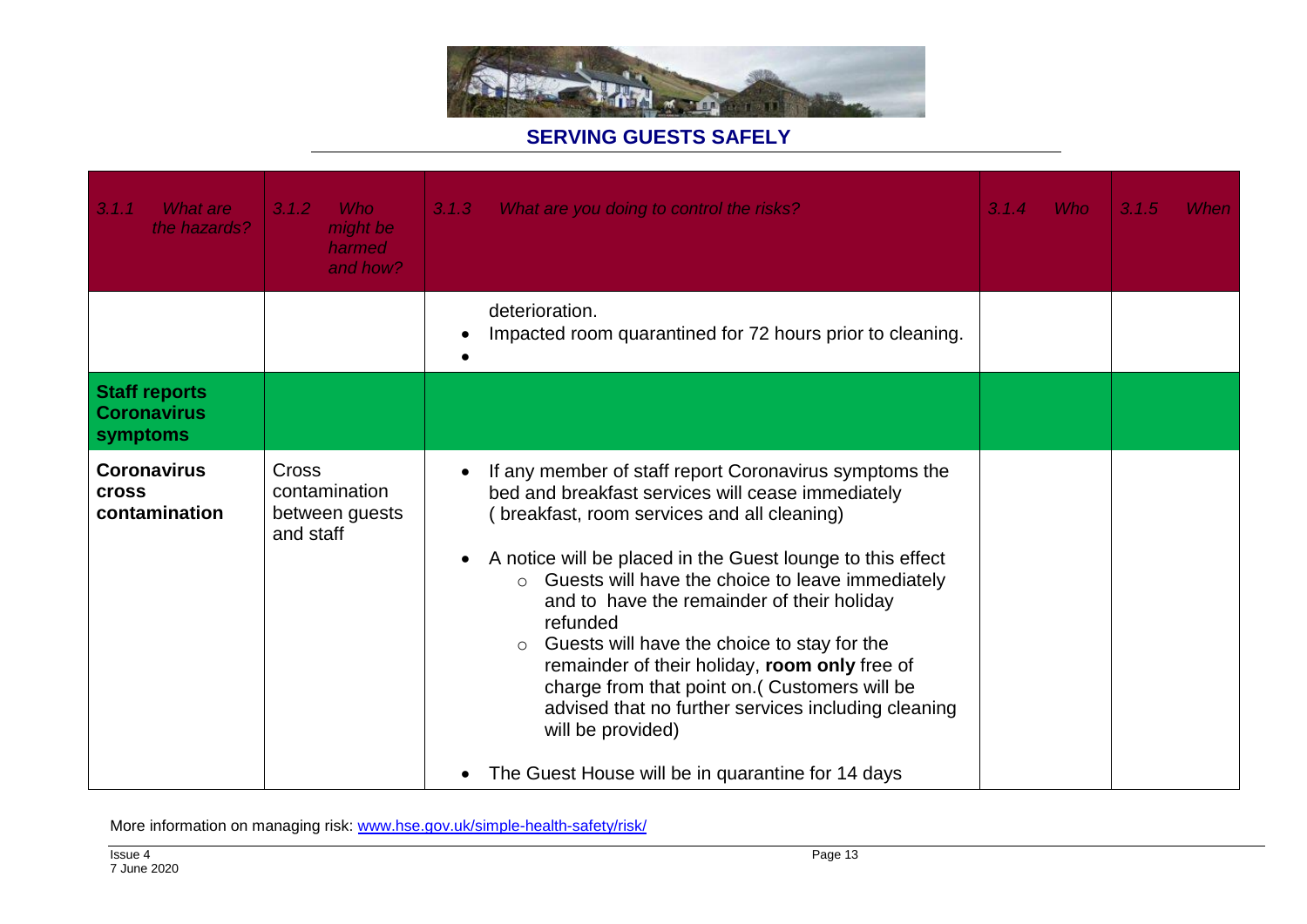

Template published by the Health and Safety Executive 10/19

#### **4 Breakfast Room Seating Plans**

Although Scales Farm Country Guest House has a large breakfast room, it is necessary to have separate sittings to ensure a 2 Metre separation is maintained between guests. This will be done by having 3 sittings which will be agreed with customers every morning, ensuring only 2 rooms occupy the breakfast room for each sitting as described in the diagram below: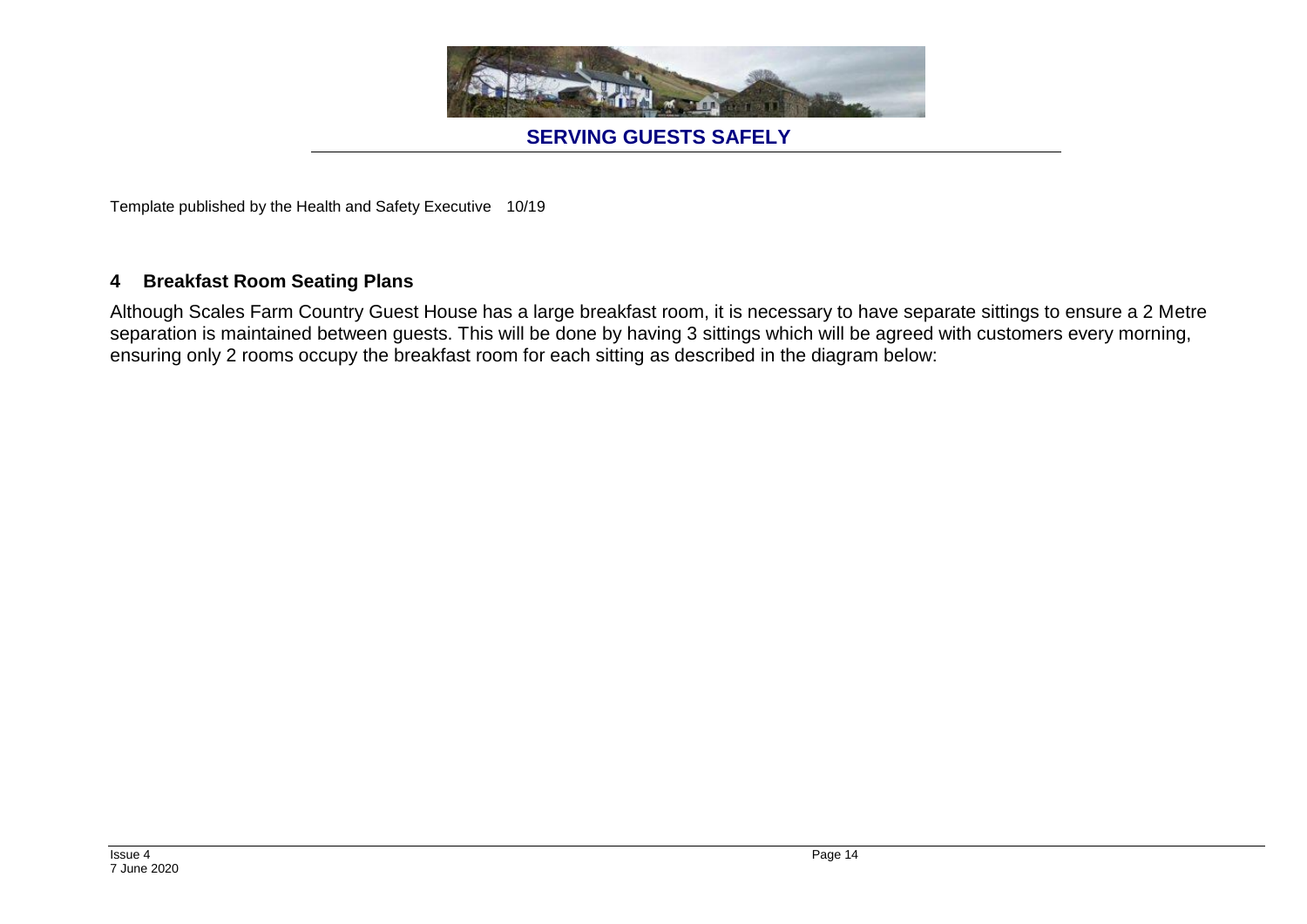

# Seating Plan  $-1$ <sup>st</sup>, 2<sup>nd</sup>, 3<sup>rd</sup> Sittings